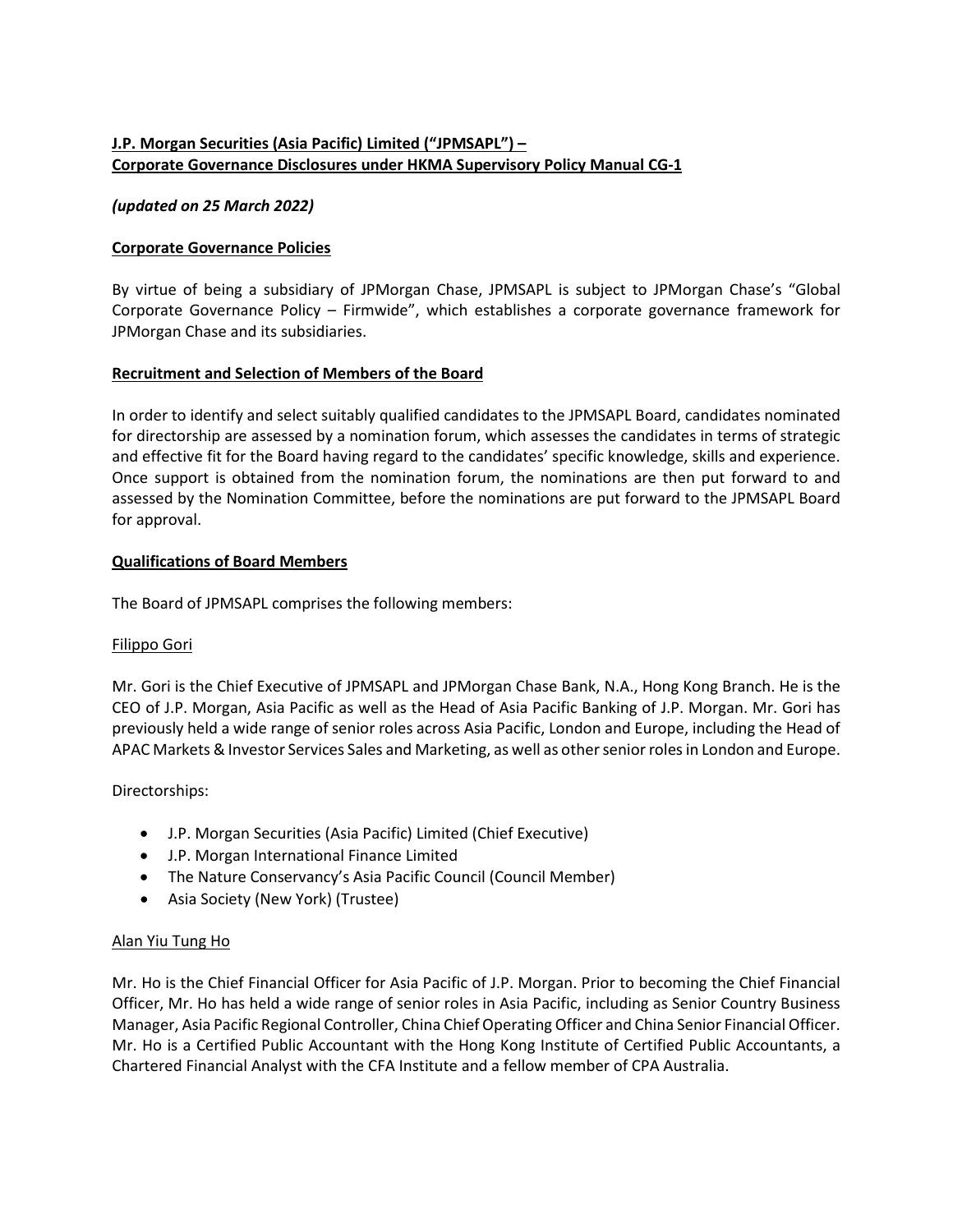Directorships:

- J.P. Morgan Securities (Asia Pacific) Limited (Alternate Chief Executive)
- J.P. Morgan Futures Co., Limited
- J.P. Morgan Securities (China) Company Limited (Supervisor)
- JPMorgan Chase Bank (China) Company Limited (Supervisor)

### Sudhir Goel

Mr. Goel is the Head of Sales and Marketing, Markets and Investor Services, Asia Pacific and DCM EM Asia, and CEO of Southeast Asia of J.P. Morgan. Mr. Goel was part of the Structuring & Solutions Group before moving into Sales, and his range of experience prior to joining J.P. Morgan covers Institutional Sales, Derivatives Structuring, Corporate Treasury Sales & Marketing and Custody Services.

### Directorships:

- J.P. Morgan Securities (Asia Pacific) Limited (Alternate Chief Executive)
- J.P. Morgan Securities (Far East) Limited
- J.P. Morgan Broking (Hong Kong) Limited
- Parent Network Board of Claremont McKenna College
- Vast Right Holdings Limited
- Multi World Company Limited

#### Roger Barbour

Mr. Barbour is a Non-Executive Director of JPMSAPL. Mr. Barbour is the Chief Risk and Compliance Officer, Asia Pacific for J.P. Morgan, and previously held other senior roles in Asia Pacific and EMEA, as Head of Supervisory and Transaction Management Office, APAC Sales and Marketing, and Head of EMEA Derivatives, Legal. Mr. Barbour is a Qualified Attorney at Law (RSA).

#### Directorships:

• J.P. Morgan Securities (Asia Pacific) Limited (Non-Executive Director)

#### Raj Ray

Mr. Ray is a Non-Executive Director of JPMSAPL and the Head of Human Resources, APAC for J.P. Morgan, and was previously the Head of Banking Compliance, APAC. Prior to joining J.P. Morgan, Mr. Ray held various senior roles as Chief Operating Officer, APAC and General Counsel, APAC with an international financial services institution. Mr. Ray is a solicitor of the Senior Courts of England and Wales.

#### Directorships:

• J.P. Morgan Securities (Asia Pacific) Limited (Non-Executive Director)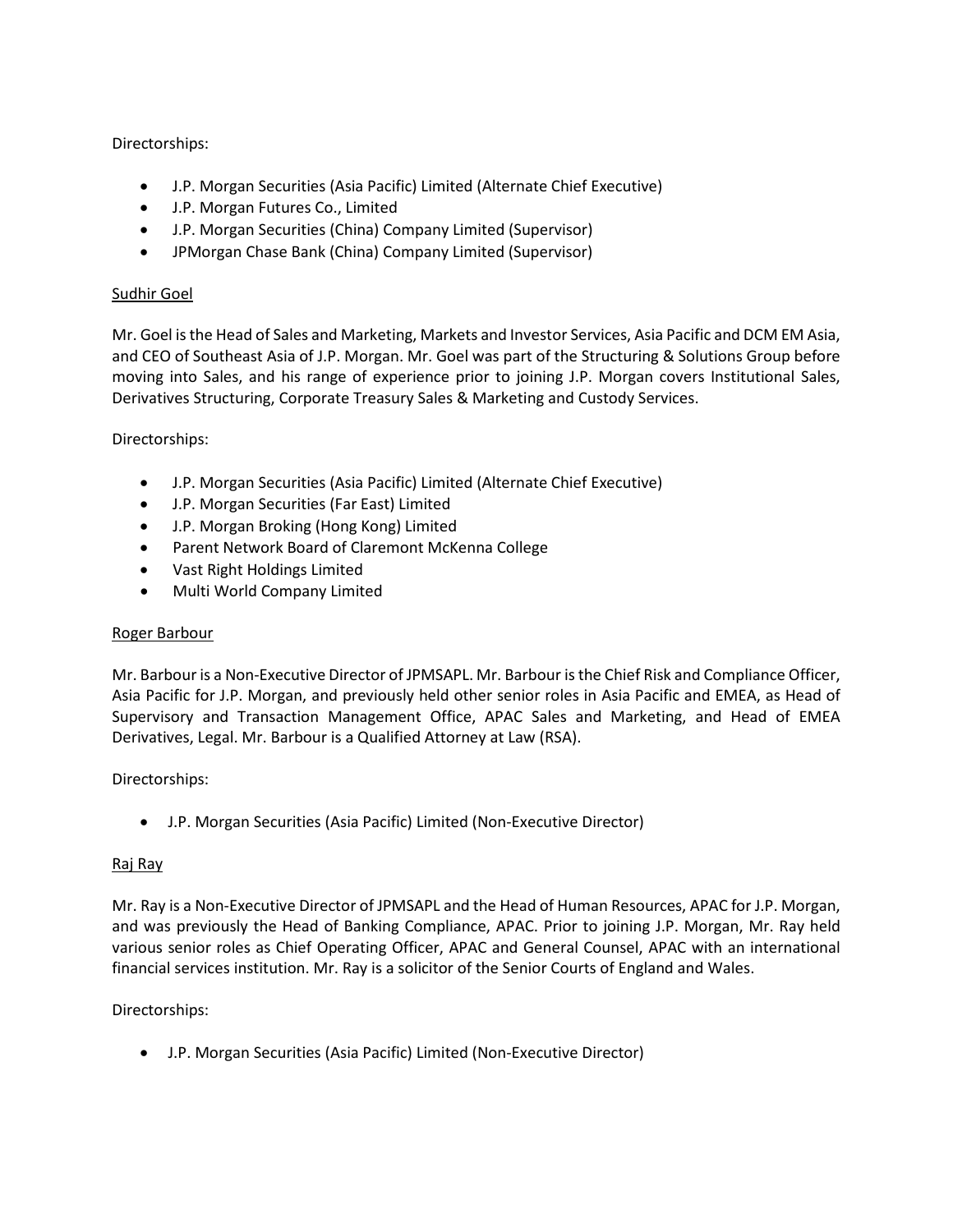### Harshika Tudor

Ms. Tudor is a Non-Executive Director of JPMSAPL. She is the Chief Executive Officer, Hong Kong and the Head of Firmwide Strategy for APAC for J.P. Morgan, and was previously the Head of Supervisory and Transaction Management Office in Markets, Head of APAC Commodities Sales and Head of APAC FICC Electronic Sales. Prior to joining J.P. Morgan, Ms. Tudor held senior management positions with an international banking institution as a Managing Director in Structured Origination, Markets, Chief Operating Officer in Markets, and Deputy Treasurer, and was a senior manager in the Financial Services Practice of an audit firm providing advisory and audit services to financial institutions and corporates. Ms. Tudor is a Chartered Accountant with the Institute of Chartered Accountants in England & Wales.

### Directorships:

- J.P. Morgan Securities (Asia Pacific) Limited (Non-Executive Director)
- Asia Securities Industry & Financial Markets Association
- React Asia Limited

### Rafael Gil-Tienda

Mr. Gil-Tienda is an Independent Non-Executive Director of JPMSAPL. Mr. Gil-Tienda is also an independent non-executive director of Hong Kong Exchanges and Clearing Limited and OTC Clearing Hong Kong Limited, and previously held a number of senior positions within the banking industry with Standard Chartered Bank, Citibank, China Citic Bank International and Oliver Wyman.

#### Directorships:

- J.P. Morgan Securities (Asia Pacific) Limited (INED)
- Hong Kong Exchanges and Clearing Limited (INED)
- OTC Clearing Hong Kong Limited (Chairman & INED)
- XXINA Sheng Limited (Director)
- Cantata Limited (Director)
- JPMorgan Chase Bank (China) Company Limited (INED)